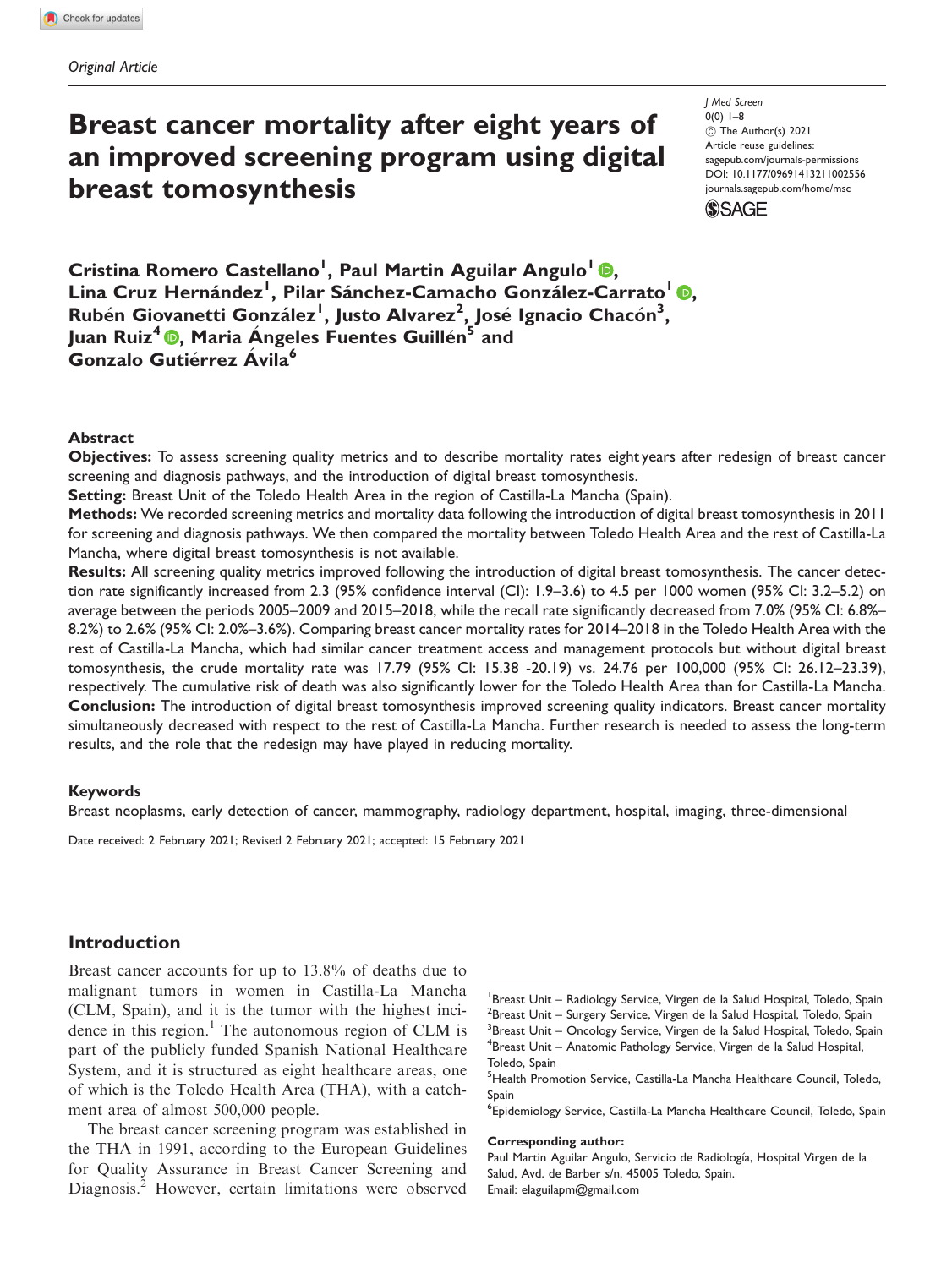over time. The population-based screening was outsourced to private clinics, who carried it out in agreement with the regional public healthcare system. However, this yielded a series of issues. First, the communication between the private clinics and the hospital was largely inadequate. Digital images and complete reports could not be shared between the screening program (hosted at clinics) and the diagnosis pathway (hosted at public hospitals). Thus, recalls and unnecessary further investigations were common. Moreover, imaging technology was more powerful at hospitals than at clinics, and staff in hospitals were more highly specialized. Clinics also had limited flexibility when it came to scheduling appointments, and recall delays were sometimes long, generating more anxiety in women. Finally, women generally showed more confidence in the Breast Unit of the Hospital Virgen de la Salud (Toledo). As a result, many of them booked their routine checkups directly at the hospital, bypassing the official screening program. This increased the workload of the Breast Unit and altered the population-based screening statistics.<sup>3</sup>

Consequently, in 2011, a task force was formed to redesign the program workflow in order to obtain more efficient and completely public management.<sup>3</sup> This included the implementation of digital breast tomosynthesis (DBT) scans. In the present study, we describe and discuss breast cancer mortality outcomes in this region eight years after this redesign of the breast screening program and diagnostic circuit.

# Materials and methods

# Characteristics of the redesigned screening and diagnosis pathway

The screening program is aimed at asymptomatic women between 45 and 69 years old. The subject undergoes mammography on day 1, the images are read on day 2, and the results are sent out to the patient and their general practitioner on day 3. This is possible thanks to predownloading of the subject's images the night after the mammography, which are then available at the radiologist's reading station on day 2, without any delay. In addition, imaging reports are prepared with software that was especially designed for our department and has been almost completely automated. Thus, the radiologist can fill out the report form with just a few clicks of the mouse, and the resulting letter is automatically prepared and sent out. All these efforts were aimed at reducing women's anxiety associated with waiting for the results, as far as possible.<sup>3</sup>

Women with suspicious findings are recalled to undergo the necessary complementary tests at the Diagnostic Radiology Unit.<sup>3</sup> Thus, this Unit was established as the link between the breast screening program pathway and the pathological diagnosis pathway, where a "oneappointment" strategy was introduced. The radiologist schedules all necessary diagnostic tests needed for each woman in just one day. In our redesigned patient flow, the radiologist is the key person responsible for a subject from the first appointment until final diagnosis.<sup>3</sup> This protocol is unique in our region, as other healthcare areas are organized on the basis of diagnostic tests. In the latter case, in general, the subject undergoes mammography and, depending on the findings, may be recalled for further testing by another radiologist, a gynecologist or even a surgeon, with longer diagnostic time and no overall key person in charge. It also implies busier and more complicated schedules for the radiology department, and the risk of more heterogeneity in the diagnosis.

Technological improvements were also implemented, such as the use of DBT (Selenia Dimensions system, Hologic) with synthesized digital mammography, as well as computer-aided double reading of images with arbitration. A pool of five radiologists were dedicated exclusively to breast pathology. $3$ 

# Assessment of redesign and reorganization outcomes

In order to determine the results after reorganization of the breast screening program in the THA, we assessed:

- 1. The quality metrics of the screening program before and after reorganization and
- 2. The mortality trend since reorganization of the screening program.

Data sources were the Toledo Breast Unit computer system, the Cancer Registry of the CLM Autonomous Region, the Spanish Ministry of Health Death Registry and the Spanish National Institute of Statistics.

Confidence intervals (CI) and statistical significance were calculated by the exact method. All analyses were carried out using SPSS 23 and Stata 14.

Breast cancer screening metrics. Breast cancer screening indicators were estimated based on the CLM Healthcare Service (SESCAM) and CLM Health Department Registry. Indicators were estimated using their own statistics application:

- Participation rate  $(\frac{6}{6})$ : the percentage of subjects who actually underwent screening out of the total who received an invitation.
- Recall rate  $(\%)$ : the percentage of subjects with Breast Image Reporting and Data System scores of 0, 4 and 5 out of the total number of exams carried out in the study period.
- Cancer detection rates for tumors  $\langle 10 \text{ mm } (%)$ : percentage of invasive cancers detected with diameter <10 mm out of the total number of invasive cancers detected.
- Percentage of tumors with diameter  $\geq 2$  cm.
- Ductal carcinoma in situ (DCIS) rate  $(\% )$ : percentage of DCIS out of all detected cancers.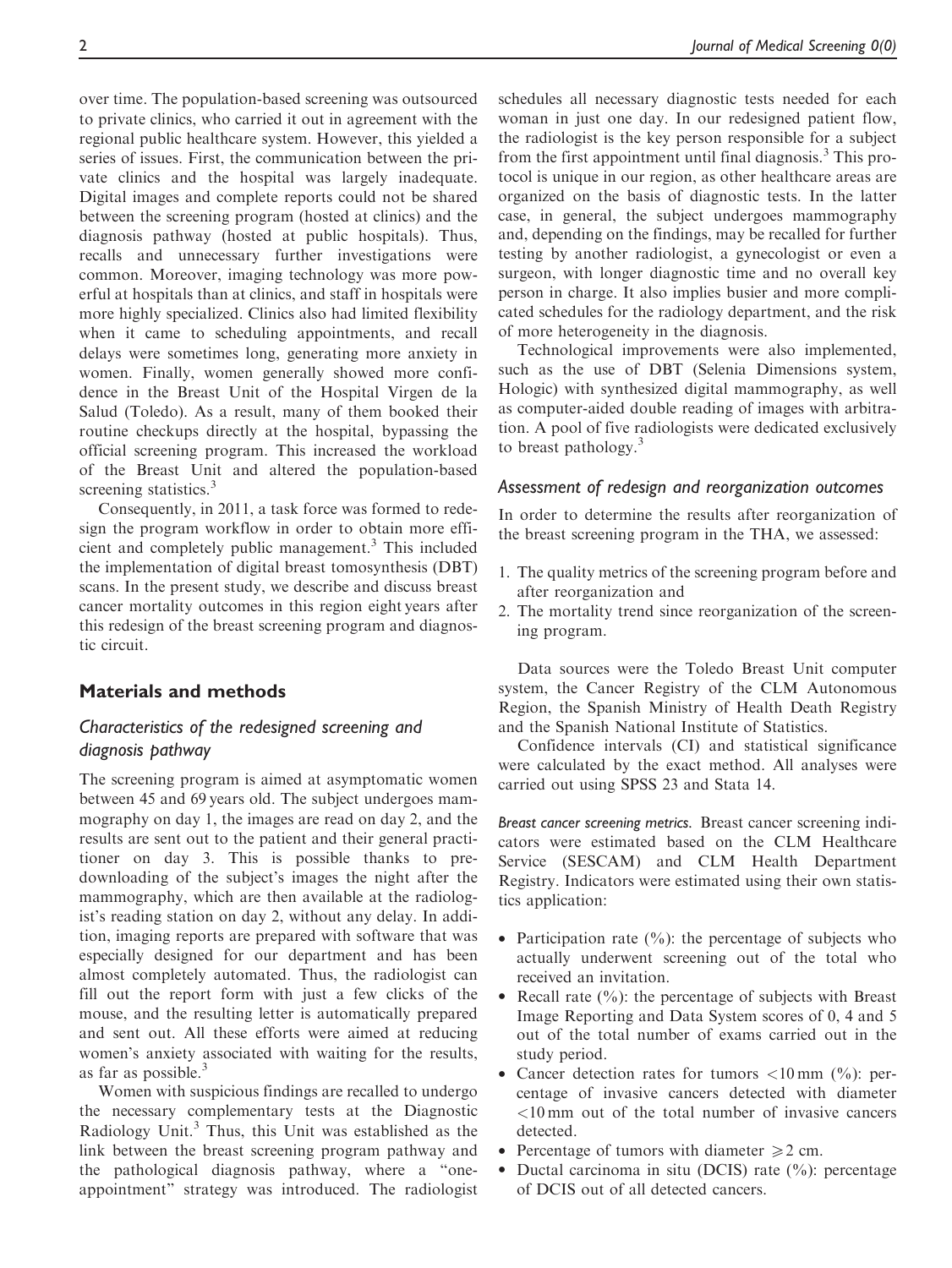• Cancer detection rate (out of 1000 women): total number of screening-detected cancers out of the total number of exams carried out in the study period.

All indexes were compared between the pre- and postredesign periods (2005–2009 and 2011–2015, respectively).

The interval cancer rate was also estimated for the period 2011–2015. However, it was not compared with the pre-redesign period because this figure was not available. Interval cancers were defined as those diagnosed within 12 months of a negative screening exam, since the THA policy is to review interval cancers annually.

Breast cancer mortality at eight years. Mortality data have been prospectively collected since the redesign of the screening program. In this paper, we present the mortality trend estimated over the first eight years after redesign in the THA as compared to the trend in the rest of the region in the same period using Poisson regression models. The other seven healthcare areas of CLM are geographically close to the THA and share historical, cultural and social elements, as well as comparable access to oncologic treatments and similar cancer management protocols. However, none of them has yet implemented our redesigned screening workflow, and they continue to use full field mammography as an imaging technique. Thus, the rest of CLM was used as a control.

The crude and adjusted breast cancer average annual mortality rates in the eight healthcare areas of CLM were analyzed. Finally, also for the period 2014–2018, we estimated:

- The crude mortality rate;
- Standardized mortality ratio;
- Cumulative death risk and
- Potential years of life lost (PYLL) ratio.

Additionally, the breast cancer mortality trends according to age group for a period before redesign (2002–2009) and a period after redesign (2011–2018) were compared for Toledo alone.

# **Results**

## Quality indicators

The participation rate in the program increased, surpassing 70%, the minimum acceptable threshold, as indicated by the European Guidelines.<sup>2</sup> All assessed quality indicators are presented in Table 1 as mean values over the seven years before (2002–2009) and after (2011–2018) redesign.

Although the interval cancer rate was not available for the period before redesign, it was 0.34 per 1000 women in the first year after reorganization and decreased to 0.17 per 1000 women in the following years, remaining stable over time.

### **Mortality**

The crude and adjusted mortality rates due to breast cancer in the THA and the rest of the region over the 2014–2018 period are presented in Figure 1(a) and (b), respectively. Both rates were lower in the THA than in any other health area in CLM. Using the THA mortality rate in the five-year period 2009–2013 (which is when the screening program was being redesigned) as baseline risk, the relative breast cancer death risk in the 2014–2018 period, i.e. after redesign was fully established, was 0.84 (95% CI: 0.64–1.10,  $p < 0.05$ ) in the THA and 0.93 (95%) CI 0.82–1.04,  $p < 0.05$ ) in the rest of CLM. This corresponds to a 16% decline in mortality in the THA vs. 7.4% in the rest of CLM. The relative risk of death in the THA vs. CLM in 2009–2013 was 0.81 (95% CI: 0.67–0.996,  $p = 0.046$ ), while in 2014–2018 it was 0.73 (95% CI: 0.59–0.90,  $p = 0.003$ ). The standardized mortality ratio in the THA indicates that breast cancer deaths were approximately 20% lower than expected in the area, and the lowest in the region, being significantly lower than in the rest of CLM (Figure 1(b)).

The cumulative risk of death (0–69 years) in the THA was significantly lower than in the rest of CLM over the 2014–2018 period (Figure 2). The PYLL rate indicates that, in the THA, approximately 25% fewer years of life

|  |  |  |  |  |  |  |  |  |  |  |  |  | Table 1. Mean metrics of the screening program before and after redesign, with reference quality standards. |
|--|--|--|--|--|--|--|--|--|--|--|--|--|-------------------------------------------------------------------------------------------------------------|
|--|--|--|--|--|--|--|--|--|--|--|--|--|-------------------------------------------------------------------------------------------------------------|

| Quality indicator                         | Before redesign (2002-2009)    | After redesign (2011-2018)     | <b>Difference</b>                                  | Optimal<br>quality<br>standard <sup>2</sup> | Minimal<br>quality<br>standard <sup>2</sup> |
|-------------------------------------------|--------------------------------|--------------------------------|----------------------------------------------------|---------------------------------------------|---------------------------------------------|
| Participation rate                        | 58.5 (95% CI: 53.3-62.8)       | 73.4 (95% CI: 71.2-78.6)       | Statistically significant                          | <b>NA</b>                                   | >70%                                        |
| Cancer detection<br>rate                  | 2.3 per 1000 (95% CI: 1.9-3.6) | 4.5 per 1000 (95% CI: 3.2-5.2) | chi-square with I DF of<br>17.5 with $p < 0.0001$  | <b>NA</b>                                   | NA.                                         |
| Recall rate                               | 7.0% (95% CI: 6.8-8.2)         | 2.6% (95% CI: 2.0-3.6)         | chi-square with I DF of<br>1.624 with $p < 0.0001$ | $<3\%$                                      | $<$ 5%                                      |
| Invasive cancers<br>$\leq$ 10 mm rate     | 26.8% (95% CI: 24.2-29.4)      | 33.2% (95% CI: 26.9-36.5).     | Not statistically significant                      | $\geqslant$ 30%                             | $\geqslant$ 25%                             |
| Invasive cancers<br>$\geqslant$ 2 cm rate | 27.18 (95% CI: 24.2-30.4)      | 21.06 (95% CI: 18.2-25.6)      | Statistically significant                          | <b>NA</b>                                   | <b>NA</b>                                   |
| DCIS rate                                 | 19%                            | 13%                            |                                                    | <b>NA</b>                                   | $< 20\%$                                    |

CI: confidence interval; DF: degrees of freedom; NA: not available.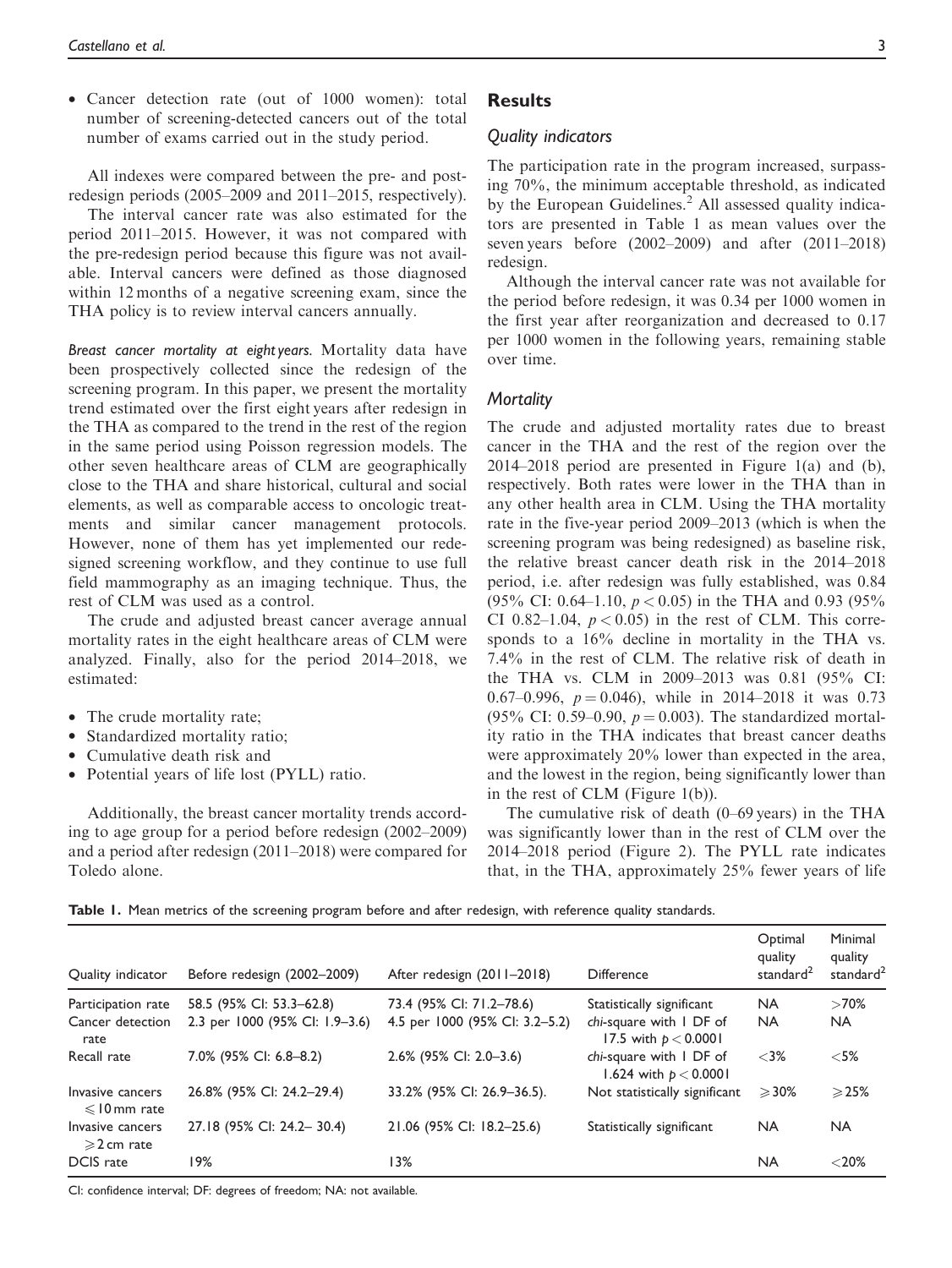

Figure 1. Breast cancer crude mortality rate (a) and standardized mortality ratio (b) in the THA compared to the rest of CLM, over the 2014–2018 period.



Figure 2. Cumulative risk of breast cancer death in the THA compared to the rest of CLM, over the 2014–2018 period.

were lost to breast cancer than in the rest of CLM in the 2014–2018 period (Figure 3). Additionally, the mortality rate per age group in the THA was lower in the period after redesigning the screening program (2011–2018) than before (2002–2009), especially in the age range 55–75 years, which is the life interval when the benefit of screening is most evident (Figure 4).

## **Discussion**

We present herein the results obtained following the redesign of our breast cancer screening and diagnosis circuits, where one of the most notable changes was the introduction of DBT. The aim was to make these protocols more efficient and completely publicly managed.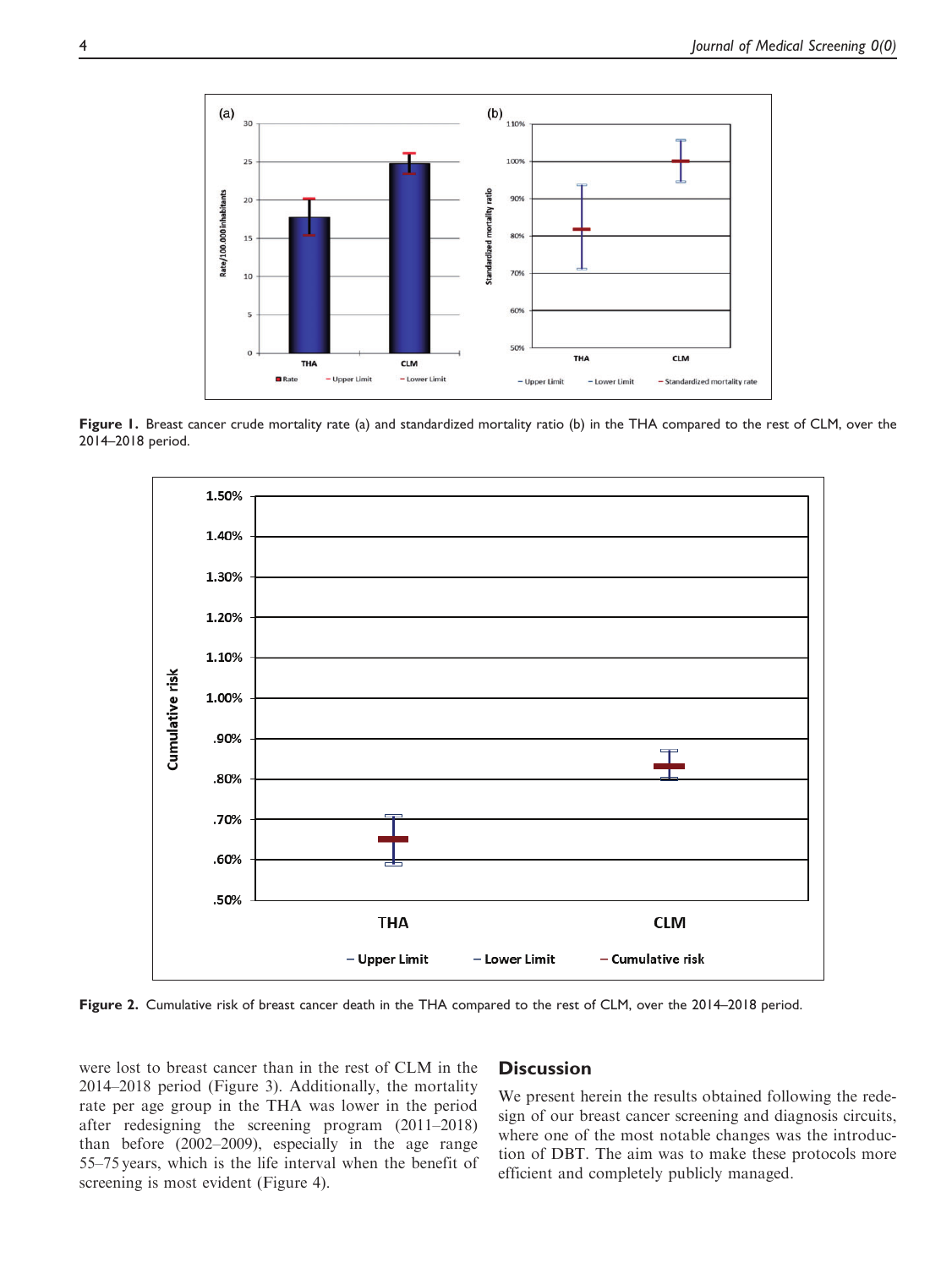

Figure 3. Rate of potential years of life lost (RPYLL) to breast cancer in the THA, compared to the rest of CLM over the 2014–2018 period.



Figure 4. Comparison of the breast cancer specific mortality rate according to age group in the THA before (2002–2009) and after (2011–2018) redesigning screening.

The redesign has yielded a significant improvement in screening quality metrics, which were already within the standard values established by the European Guidelines.<sup>2</sup> In particular, the cancer detection rate significantly increased from 2.3 (95% CI: 1.9–3.6) to 4.5 (95% CI: 3.2–5.2) per 1000 women on average between the time intervals of 2005–2009 and 2015–2018, while the recall rate significantly decreased from 7.0% (95% CI: 6.8– 8.2%) to 2.6% (95% CI: 2.0–3.6%). Additionally, comparing breast cancer mortality rates for 2014–2018 in the THA with the rest of CLM, with similar cancer treatment access and management protocols but without DBT, the crude mortality rate was 17.79 (95% CI: 20.19–15.38) vs. 24.76 per 100,000 (95% CI: 26.12–23.39). The cumulative risk of death was also significantly lower for the THA than for CLM.

One of the main criticisms directed at breast cancer screening programs is the risk of overdiagnosis and overtreatment. In particular, it is not completely clear whether all DCIS will progress over time and should therefore be treated as an invasive cancer precursor.<sup>4</sup> In fact, there are some studies in which less than 50% of DCIS left untreated progressed over a woman's lifetime.<sup>5</sup> Thus, these types of lesions pose a clinical and ethical dilemma.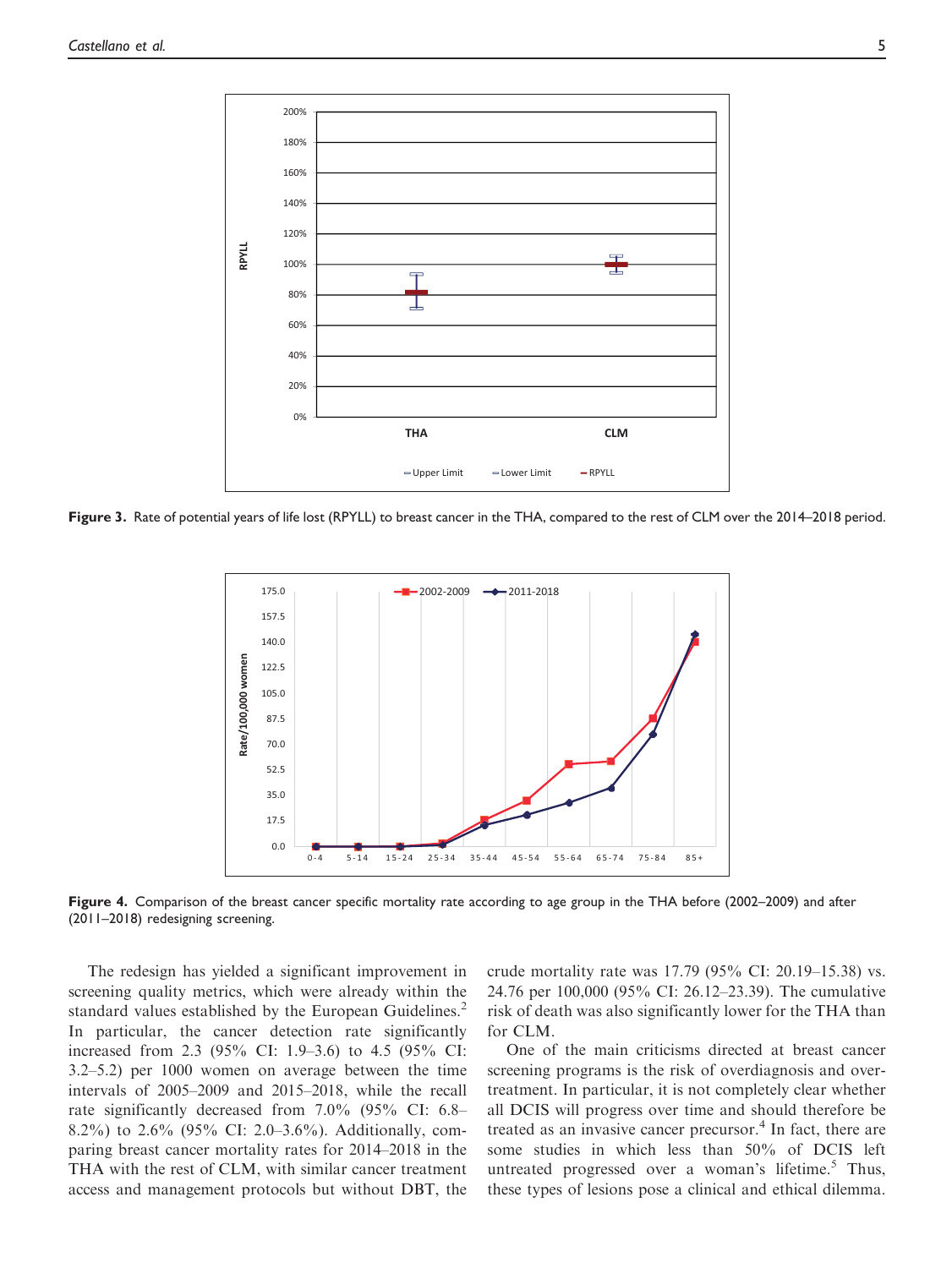Fortunately, DBT has been shown to significantly increase the detection of invasive cancer, but not of DCIS.<sup>6</sup> Indeed, since the introduction of DBT in our screening procedures, our rate of DCIS detection has decreased and has been constantly well under the acceptability threshold of 20% recommended in the European Guidelines.<sup>2</sup>

Interval cancers are difficult to compare between programs across Europe, as the recommended screening periodicity is between 1 and 3 years,<sup>7</sup> and different countries have adopted different screening frequencies.<sup>8</sup> Furthermore, despite the Guidelines, $<sup>2</sup>$  there is still no</sup> homogeneity in the criteria used for interval cancer assessment in clinical practice. Nevertheless, interval cancers could be an interesting outcome for follow-up. Previous studies published on DBT vs. digital mammography data indicate that, despite the increase in screen-detected breast cancers, there is no clear decrease in interval cancers with the introduction of  $DBT$ .<sup>9,10</sup> Since interval cancer data before the introduction of this modality are not available for our area, we cannot say whether they improved; however, the interval cancer rate decreased one year after introduction and has remained steady for the last seven years.

Breast screening detractors often argue that these programs do not significantly reduce breast cancer mortality and, therefore, should be avoided for women with moderate cancer risk. However, these criticisms are mainly associated with the widely debated Canadian National Breast Screening Study, $^{11}$  which was vehemently criticized for flawed methodology. Moreover, the Canadian study only targeted screening in women between 40 and 49 years of age, which only partially overlaps with our lower age limit for screening, which is 45 years, as recommended by the European Guidelines.<sup>7</sup> Furthermore, a meta-analysis of randomized clinical trials in various countries has demonstrated a 20–30% benefit in mortality associated with screening programs.<sup>12</sup>

A systematic review of observational studies conducted in Europe identified a decrease in breast cancer mortality of 38%–48% in women who underwent breast screening vs. 25%–31% in women who were invited to screening but never attended.<sup>13</sup> Furthermore, a long-term populationbased study carried out in Australia showed that screened women had a 39% reduction in breast mortality compared to unscreened women (Hazard Ratio  $|HR| = 0.61$ , 95% CI: 0.55–0.68) over 16 years of follow-up.<sup>14</sup> Finally, it has been demonstrated that the cancer detection setting (symptomatic vs. screening) is an independent risk factor for breast cancer death. In fact, the adjusted hazard ratio of dying from breast cancer was twice as high for women with symptomatic breast cancer than for screen-detected cancer.<sup>15</sup> However, ours appears to be the first study describing mortality decline after a screening redesign, as well as the first study of eight-year mortality data recorded since the introduction of DBT.

Our data show a decline in mortality in the THA in the 2011–2018 period, compared to the 2002–2009 period. The two time intervals begin nine years apart, so many factors may have influenced the mortality rate, including improvements in treatment efficacy, e.g. with the introduction of targeted therapies<sup>16</sup> and management protocols, as well as advances in technology. While it is certainly difficult to determine the specific role that our redesign of the screening process may have played in breast cancer mortality, it is notable that the main mortality reduction in our area is more marked in the age interval most affected by breast cancer screening, namely between 55 and 74 years.

According to a theoretical model designed to estimate the impact of the introduction of new and more effective treatments over time on the mortality benefits of screening, screening clearly reduces the absolute mortality, and in fact more patients diagnosed in advanced stages can be successfully treated than before. However, the relative mortality benefit offered by screening remains unchanged.<sup>17</sup>

A study on the reduction of breast cancer mortality considering the year of implementation of national screening programs has been recently published for 14 European countries, including Spain. According to this data analysis, while a downward trend in breast cancer mortality was already evident before the beginning of systematic screening programs, they seem to have accelerated the process, further reducing annual mortality by  $-1.5\%$  to  $-5.4\%$  in the 50–59 age group,  $-0.2\%$  to  $-8.1\%$  in the 60–69 age group and by  $0\%$  to  $-7.1\%$  in the 70–79 age group, depending on the country, within three years of implementation of the mammography screening program.<sup>18</sup> Thus, we could hypothesize that quality improvements in screening programs also improves these rates, however, slightly.

Our analysis also shows a reduction in breast cancerspecific mortality in our healthcare area with respect to the rest of the region. This should be interpreted considering that all healthcare areas of our region have access to the same breast cancer treatments and share similar management protocols, while the THA was the only area that redesigned its screening and diagnostic pathways. Thus, comparing the rates found in THA with other areas of CLM reduces the effect of differences between cancer treatments over time, which may be affecting the mortality time trend. A study carried out in Denmark $19$  used a similar approach, comparing breast cancer mortality between the health area of Funen and the rest of Denmark upon introduction of breast cancer screening in Funen. This was among the first counties to introduce systematic screening, while most of Denmark only introduced it in 2008. This study shows a 26% reduction in mortality in the Funen area in women targeted by screening vs. the rest of Denmark.

As shown by the quality indicators measured in the present study, redesigning our screening program has improved its performance, by introducing appropriate technological advances and a multidisciplinary approach to diagnosis and management, analyzing and remodeling inefficient workflow steps, improving communication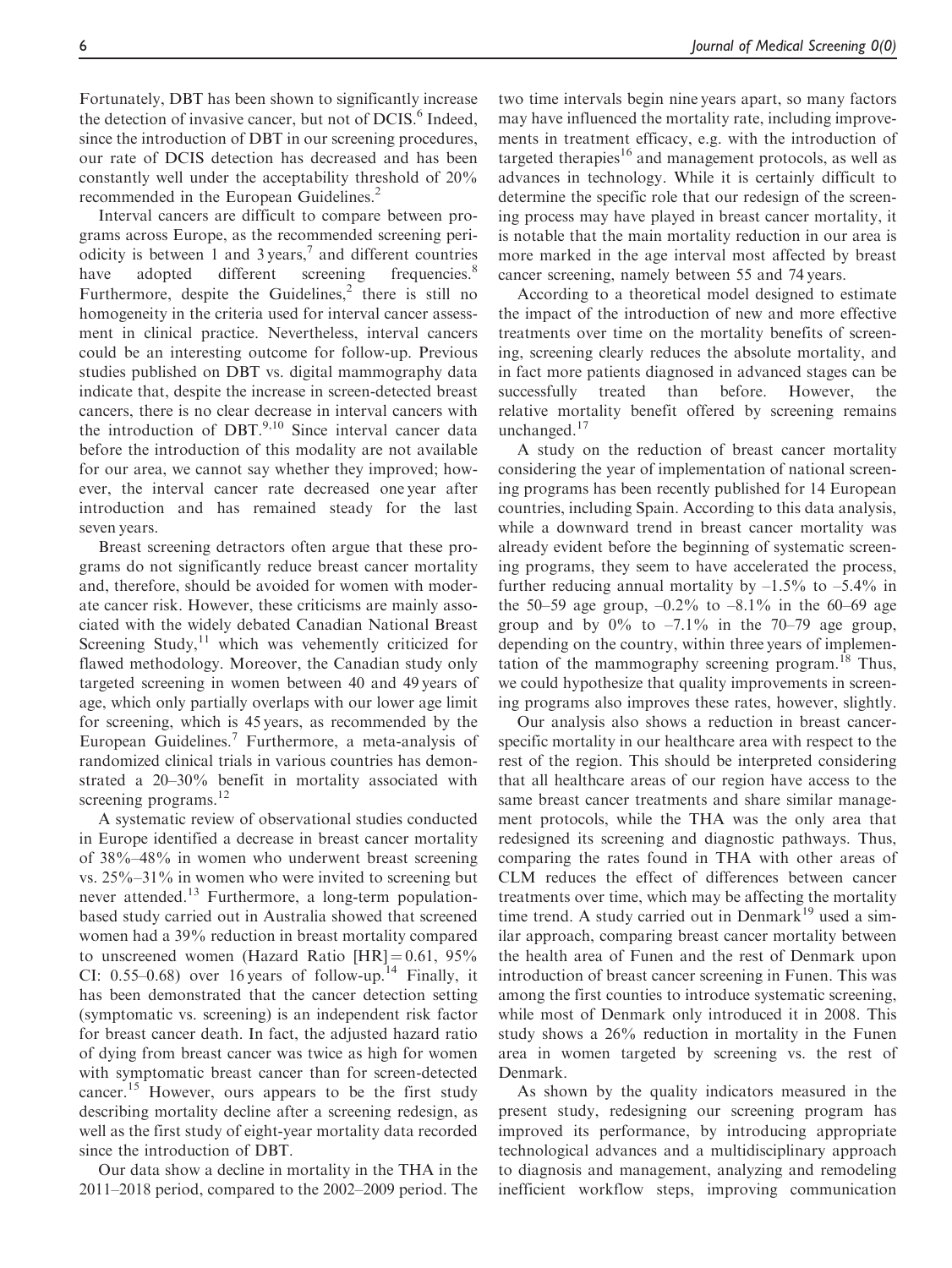between different healthcare levels, and changing the role of the radiologist and the Diagnostic Radiology Unit. Nonetheless, it seems that further improvement in breast cancer management could be achieved by introducing risk stratification for breast cancer screening, which is the subject of current debate.<sup>20,21</sup>

We hypothesize that at least part of the reduction in mortality is a result of the redesign of our screening/diagnostic pathways. In particular, earlier detection of invasive lesions is certainly due to the use of DBT, especially in dense breasts, resulting in earlier and less aggressive treatment, with better prognosis. Nevertheless, this is only part of the story: the redesign of the screening program has fostered more participation in the program itself. This in turn may have reduced the number of cancers detected in the pathologic pathway, which, as we know, is an independent risk factor for cancer death.<sup>15</sup> Our approach also improves continuity of care: the same person is responsible for each case from the moment they enter the diagnostic pathway until final diagnosis. He or she also presents the case to the multidisciplinary group, which will collectively decide which therapeutic options to present to the patient. Thus, there is reduced variability in therapeutic approach, too.

## Limitations

The number of deaths by age was derived from the CLM Death Register, which receives the death certificate issued by the doctor certifying the patient's death. This may lead to two problems. First, there may be a mismatch between the actual cause of death and the one reported on the certificate, which may alter the mortality count. However, in the case of breast cancer, this problem is marginal, with a correlation between the Death Register and clinical records of about  $90\%$ .<sup>22</sup> Second, there may be variability in the sequence of events reported by the doctors as causing the death. Again, this problem is minimized because, in CLM, the central unit of the Registry of Deaths reviews each certificate, checking the sequence of all events that could have resulted in death, according to WHO guidelines, $^{23}$  and thus achieving a certain degree of homogenization.

Comparison of the breast cancer mortality trend among different territorial units may be influenced by the incidence of breast cancer in each territory, among other factors. However, in our case, this effect is limited, because the different healthcare areas that we compared are geographically very close, belonging to the same region and sometimes even to the same province, with similar breast cancer incidence. Moreover, all of them are managed by the same regional healthcare service, which distributes the resources in a uniform manner. We also wanted to approach this problem by performing analyses adjusted for possible confounding factors, but this was not viable, due to lack of data for the other healthcare areas.

Finally, we did not directly analyze the impact on mortality of the introduction of new treatments or changes in

## Conclusion

Redesigning the breast cancer screening and diagnostic program in the THA has yielded an improvement in screening quality indicators. Simultaneously, in the years following redesign, breast cancer mortality has decreased in our healthcare area, as compared to the time before redesign, and with respect to the rest of CLM in the same time period. Further research is needed to assess the long-term results of the newly structured program and the role it may have played in reducing mortality.

#### Acknowledgements

The authors acknowledge Maria Giovanna Ferrario and the Medical Statistics Consulting team (Valencia, Spain) for their collaboration in writing this manuscript. All authors contributed with intellectual material and reviewed it critically before approving the final version.

#### Declaration of conflicting interests

The author(s) declared no potential conflicts of interest with respect to the research, authorship, and/or publication of this article.

#### Funding

The author(s) received no financial support for the research, authorship, and/or publication of this article.

#### ORCID iDs

[4653](https://orcid.org/0000-0003-4001-4653)

Paul Martin Aguilar Angulo D <https://orcid.org/0000-0001-9795-3227> Pilar Sánchez-Camacho González-Carrato **b** [https://orcid.org/0000-0003-4001-](https://orcid.org/0000-0003-4001-4653)

Juan Ruiz D <https://orcid.org/0000-0002-7372-0661>

#### References

- 1. Blas Quíles JA, Gil Madre J, González Rubio M, et al. Plan oncológico de Castilla-La Mancha 2007–2010. Estrategias de prevención y atención al cancer [Oncologic plan of Castilla-La Mancha 2007–2010. Strategy for the prevention and care of cancer]. 2007.
- 2. Perry N, Broeders M, de Wolf C, et al. European guidelines for quality assurance in breast cancer screening and diagnosis. Fourth edition–summary document. Ann Oncol 2008; 19: 614–622.
- 3. Romero Castellano C and Pinto Varela J. RediseVarelallano//www.ncbi.nlm. nih.gov/pubmed/18024a´ncer de mama: desde el hospital a toda la comunidad [Process redesign for a comprehensive breast cancer care: from hospital to the whole community]. Fundación Signo. 2014.
- 4. Esserman L and Yau C. Rethinking the standard for ductal carcinoma in situ treatment. JAMA Oncol 2015; 1: 881–883.
- 5. Jones JL. Overdiagnosis and overtreatment of breast cancer: progression of ductal carcinoma in situ: the pathological perspective. Breast Cancer Res 2006; 8: 204–205.
- 6. Yun SJ, Ryu CW, Rhee SJ, et al. Benefit of adding digital breast tomosynthesis to digital mammography for breast cancer screening focused on cancer characteristics: a meta-analysis. Breast Cancer Res Treat 2017; 164: 557–569.
- 7. Schunemann HJ, Lerda D, Quinn C, et al. Breast cancer screening and diagnosis: a synopsis of the European Breast Guidelines. Ann Internal Med 2020; 172: 46–56.
- 8. Peintinger F. National breast screening programs across Europe. Breast Care (Basel) 2019; 14: 354–358.